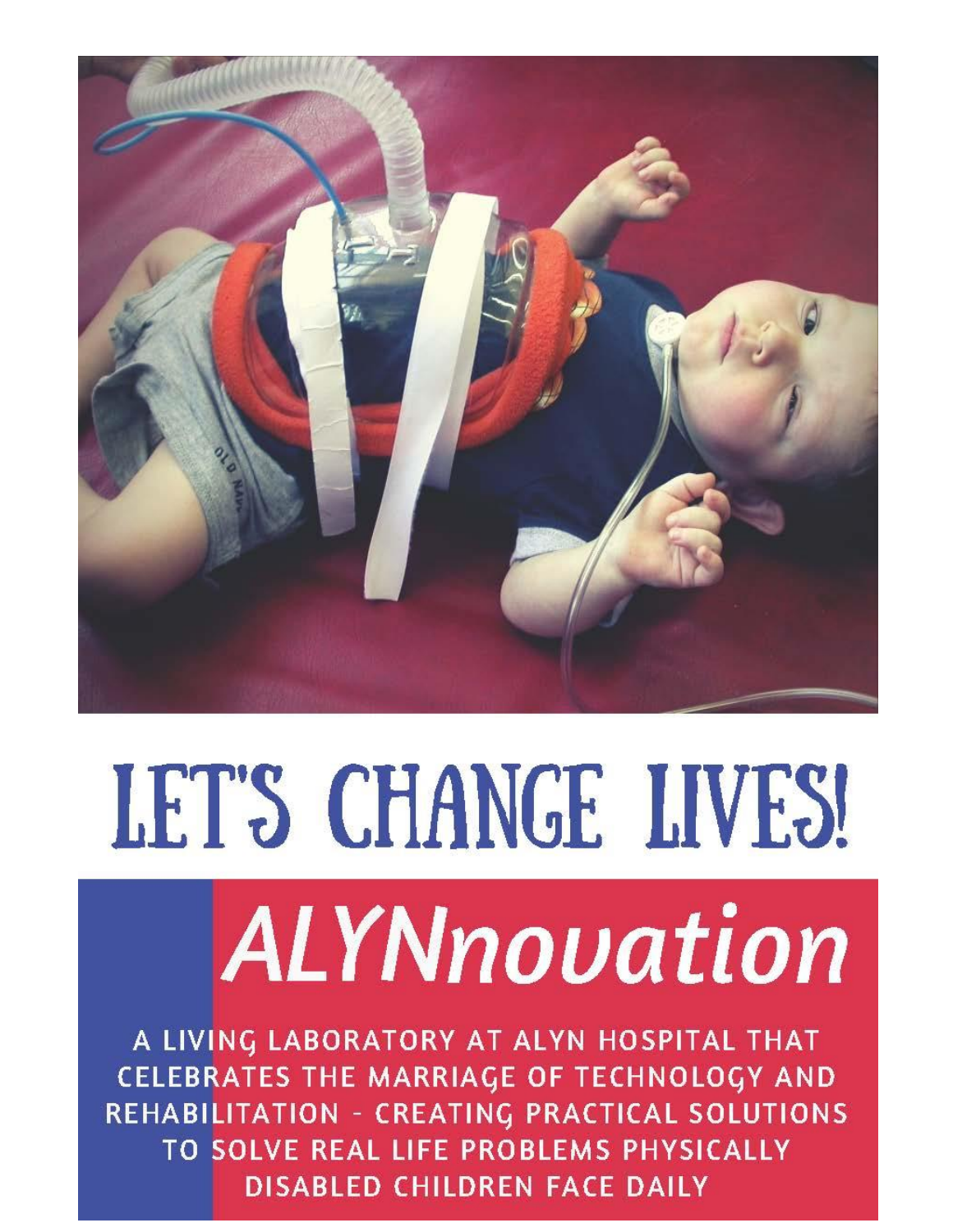ALYN Hospital, one of the premier pediatric rehabilitation centers in the world, is now home to a state-of-the-art laboratory capable of finding new, affordable and practical solutions to the real-life challenges that impact physically disabled children. Children and/or their therapists come to us with their real-life **PROBLEMS** and our therapists as well as entrepreneurs, innovators and others come together in a shared sacred space to find real life SOLUTIONS.



# PROBLEM

Wheelchairs are too expensive for much of the world's disabled population. Millions of disabled people lack minimal mobility and the third world has a shortfall of 20 million chairs to serve them. Children aged five and older sometimes need to crawl to get around, or can't attend school because of lack of accessibility. Many children who already have an electric wheelchair need a lowpriced option so that an extra wheelchair can be kept at school, community centers or relatives' homes.

.

### *SOLUTION*

Creating a low cost, socially acceptable chair became the wish for several entrepreneurs and philanthropists. Imagine a chair with a metal skeleton combined with plastic elements which would be the parts in contact with the child. The first chairs were geared for semi-active 5- to 9-year-olds, who can push themselves.

ALYN Hospital's occupational therapy seating specialists provided the much-needed insights for the design of the wheelchair. The chairs were distributed to Israelis and Palestinians and over 600 wheelchairs are being delivered to disabled children in Peru and Tajikistan. The ceremony to launch this amazing project was held at ALYN Hospital with representatives of the World Health Organization in Geneva, the Foreign Affairs Ministry, UNICEF, the Office of the Chief Scientist, the American aid organization USAID, and rehabilitation organizations from Israel and the Palestinian Authority

*Just look at what the innovators created – a low cost, lightweight plastic wheelchair – priced at just undere \$100 will change the lives of so many!* 

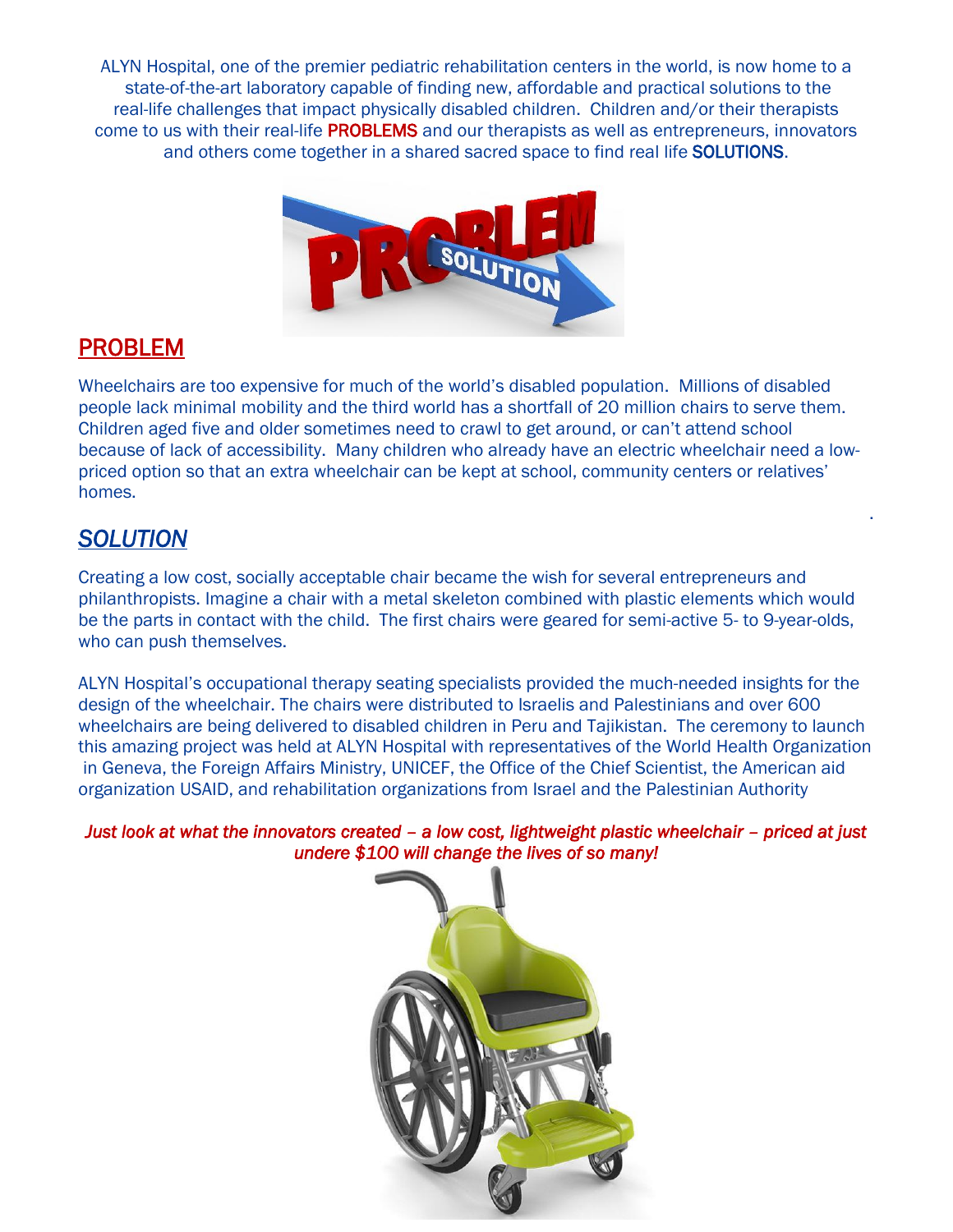# PROBLEM

How can a child with severely limited physical strength operate a motorized wheelchair? This problem is prevalent throughout the disabled world and at ALYN one special boy shined a spotlight on the issue. Or was born perfectly healthy. At 3 months old he developed a high fever that didn't respond to any treatments. Testing at a general hospital revealed Or had no calcium in his body. Then a heart defect was discovered. Or never developed normally and lives with a severely deformed skeleton. He will never walk. His arms and hands aren't strong enough to work. He is respirator dependent.

Or came to ALYN Hospital for a 2<sup>nd</sup> opinion. What his single Mother received was more – she had hope and help. Or has been at ALYN for over two years. Teaching Or how to use an electric wheelchair was a life changing step for him and his mother. The chair became his legs…his independence. But as Or's condition worsened even working the customized controls became too difficult. His very independence and mobility were recently threatened.

#### *SOLUTION*

Our team of therapists and innovators came together in the hopes of finding a simple, low-cost solution. So much technology currently exists for cell phones that the ALYN therapists were confident some connection or adaption could be made. Since Or's mind and voice are unaffected by his many physical weaknesses something voice activated made the most sense. An existing phone app was modified so that Or can simply speak his directions to his wheelchair. His cell phone is now totally voice-activated so he can tell the wheelchair to go forward or backward or stop; making it possible for him to still do what his hands were able to do before when he could work the controls.

This incredible adapted app costs less than \$10 to install and has already been adapted for computers and tablets. It's potential for the multitude who are wheelchair dependent is phenomenal. Combine that with a simple "cage" that fits over a wheelchair's joystick and you have 2 adaptations for the price of one! The clever innovations can also be used for those who want to voice control their chairs for reasons other than the lack of physical ability.

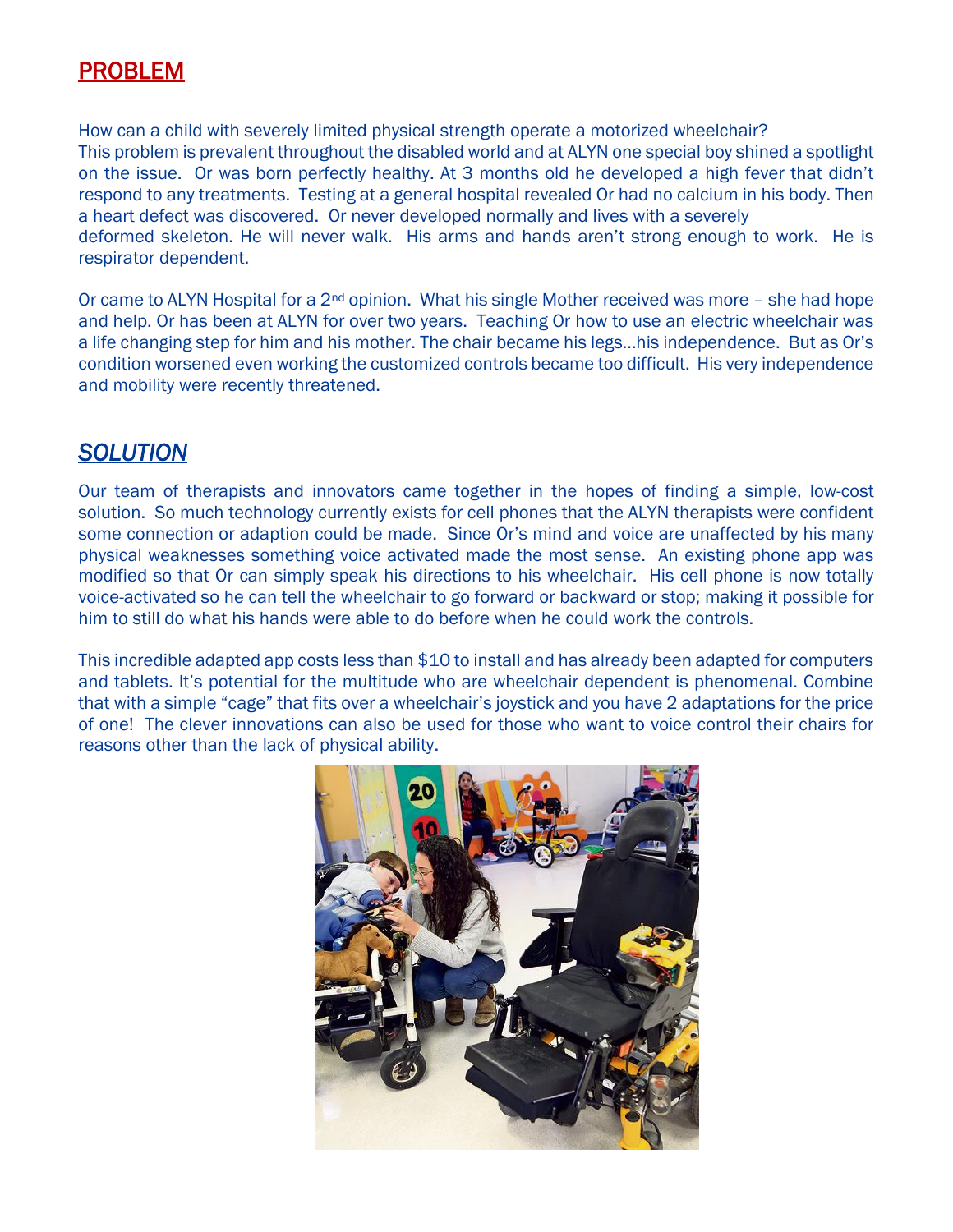#### *ALYNnovation is the way that ALYN's arms will reach way beyond Jerusalem to help not only Israel's children but disabled children and adults all over the world.*

The ALYNnovation lab has the ability to build three-dimensional plastic prototypes with unprecedented speed, function, sophistication, and style in this high-tech workshop. Our rapid-prototyping capabilities make it possible to develop, fit and test parts and devices quickly, without the high costs of tooling and molding or to build complicated parts that cannot be made with traditional techniques. Rapid prototyping capability means it will be possible for therapists to immediately test, validate and measure the impact on children in all possible environments - living, working and learning environments.

Inventions and innovations will be conceived and conceptualized in this lab. Researchers and students with high-tech experience as well as those with engineering, industrial design, computer science, clinical, architecture and other backgrounds can collaborate with ALYN's expert therapists to totally redefine and recreate the way rehabilitation is done and the way in which ultimate mobility is achieved.

We showed you just two of the many examples of what is happening in this sacred space. Whether the problem begs for a simple plastic prototype or the design and delivery of a complex, integrated device, ALYNnovation will be able to do it all. The lab will make it possible to continue to transform disabilities into abilities by moving from an idea to a tested, functional prototype.

Advanced technology is now at the core of all major medical advancements which is exactly why it is at the core of ALYN's newest project. ALYN will be at the forefront of the technology age with the work done at **ALYNnovation.** The project is the brainchild of the Hospital's Director General, Dr. Maurit Beeri, and is the result of a collaboration between ALYN Hospital's diverse staff of therapists, nurses, doctors, social workers and patients.

Dr. Beeri says this exciting project *"Gives us the chance to transform potential ability into actual reality. We live in a time of constant change and one in which progress often comes in leaps rather than baby steps. Establishing ALYNnovation enables us to combine our experience with state of the art technology and innovations to make an even more dramatic impact on children's lives."*

**ALYNnovation** is part laboratory, part incubator and part discovery zone. This project makes unparalleled rehabilitation research a reality. A generous grant from the Israeli government made it possible to totally renovate ALYN's 50-year-old Biomechanical Laboratory and bring it into the 21st century. It is now outfitted with state-of the-art equipment ranging from 3-D printers to apps to the finest engineering devices made today. The ALYNnovation Space is the hub for creating practical, lowcost life style solutions that help families living with physical handicaps meet the day-to-day challenges of living. The implications of what this new Biomechanical Lab will be able to do are far reaching; global in fact.

ALYN intends to change the way the world sees disabilities and the way in which it conquers the obstacles they present. ALYNnovation is the vehicle of change. Our mission is guided by our strong belief that it is every child's right – including children suffering from physical challenges - to have the best quality of life possible and therefore ALYN provides the tools to every patient and their family so that they can learn how to cope with their condition and be empowered to reach their full potential, helped by their family and the ALYN staff.

What drives us in the vision of excellency without compromise, professionalism, the search for knowledge, combining understanding with empathy and holding out a helping hand to the many families who are faced with the numerous difficulties in coping with and bringing up a child with special needs. We have the potential to be *the* world's finest start-up rehab research lab and add to the long list of medical and technological firsts that were born in Israel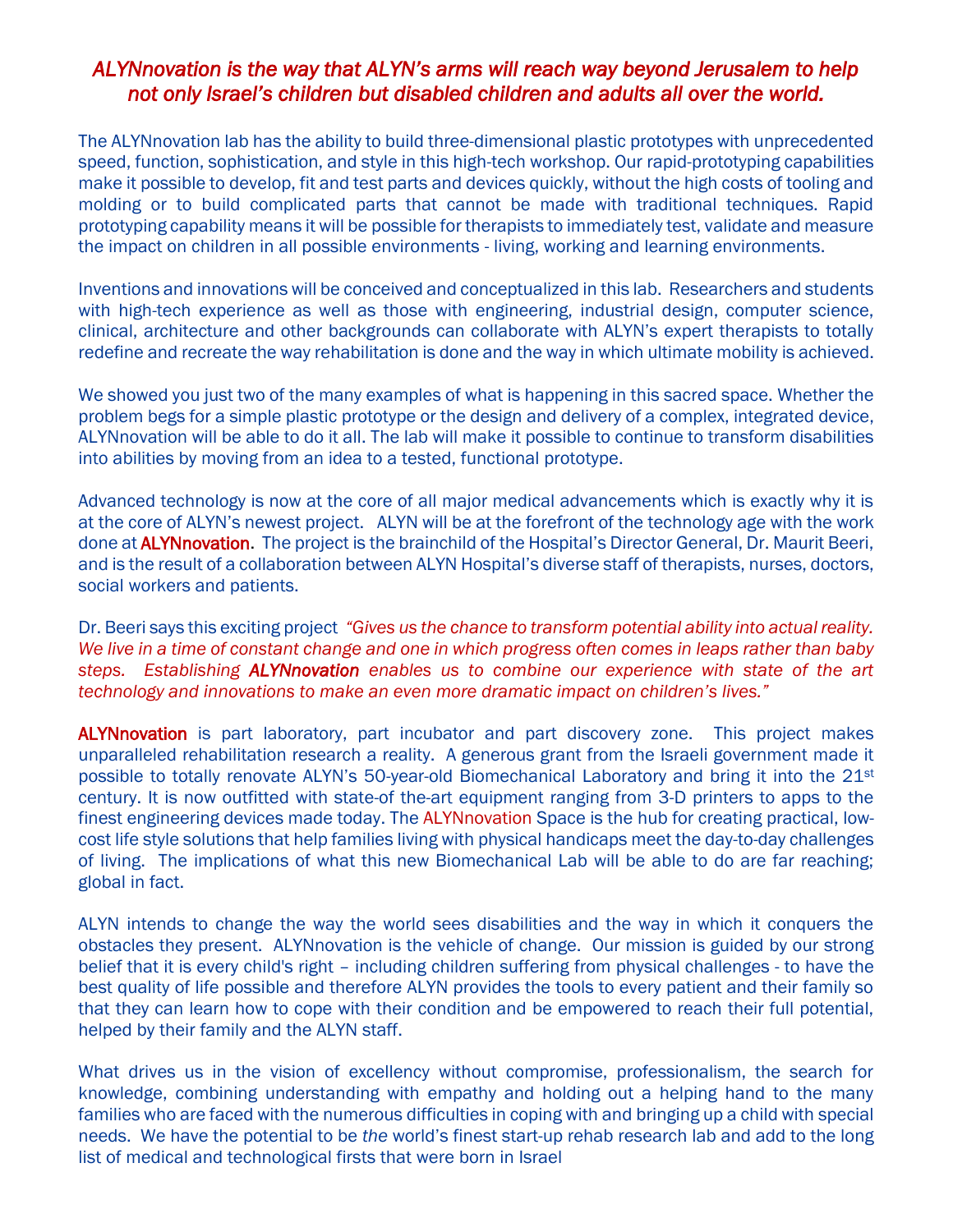Children have an amazing ability to face and overcome difficulties and challenges, to learn and to use technological know-how, to find solutions to function in society and in fact to "fly high". Our role in ALYN is to safeguard the health of every child, to identify problems, find solutions, evaluate every patient and provide them with a personalized rehabilitation program so that every child in our care can reach their full potential.

The children at ALYN come from every walk of life. Every religion.

Every income level.

Every ethnicity.

Some suffer daily from developmental delays. Some have incredibly severe disabilities with serious medical issues; requiring 24/7 care.



Some are victims of terror and have survived bombings and attacks but are left with disabilities. Some were perfectly healthy until a car accident or a fire or a horrific cancer treatment struck them down.

#### The why of how a child comes to ALYN doesn't matter. *There is always someone who is ready to listen and problem solve.*

In December 2017, ALYN hosted its first Make-a-Thon which included 100 designers, industrialists and high tech workers who collaborated with ALYN's medical and rehabilitation specialists. The purpose was to spend just 12 hours and develop products for physically challenged children. Participants included designers from Bezalel, The Lev Institute, engineers from Cisco and the Israeli Aerospace industry as well as students from Hadassah College. The goal was to create products to improve children's lives and ease their integration into society.

ALYN was turned into a hub of laptops, tools and 3D printers. The day resulted in the creation of a device to make it possible for a little girl with only 1 functioning hand to make her only ponytail as well as making a pair of folding crutches, a head support for a child with severe muscle weakness and a mobile phone holder that connects to the thigh of a child sitting in a wheelchair. The event was a huge success and included kudos from the Israeli health Minister Mr. Yakov Litzman and members of the Israeli Knesset.

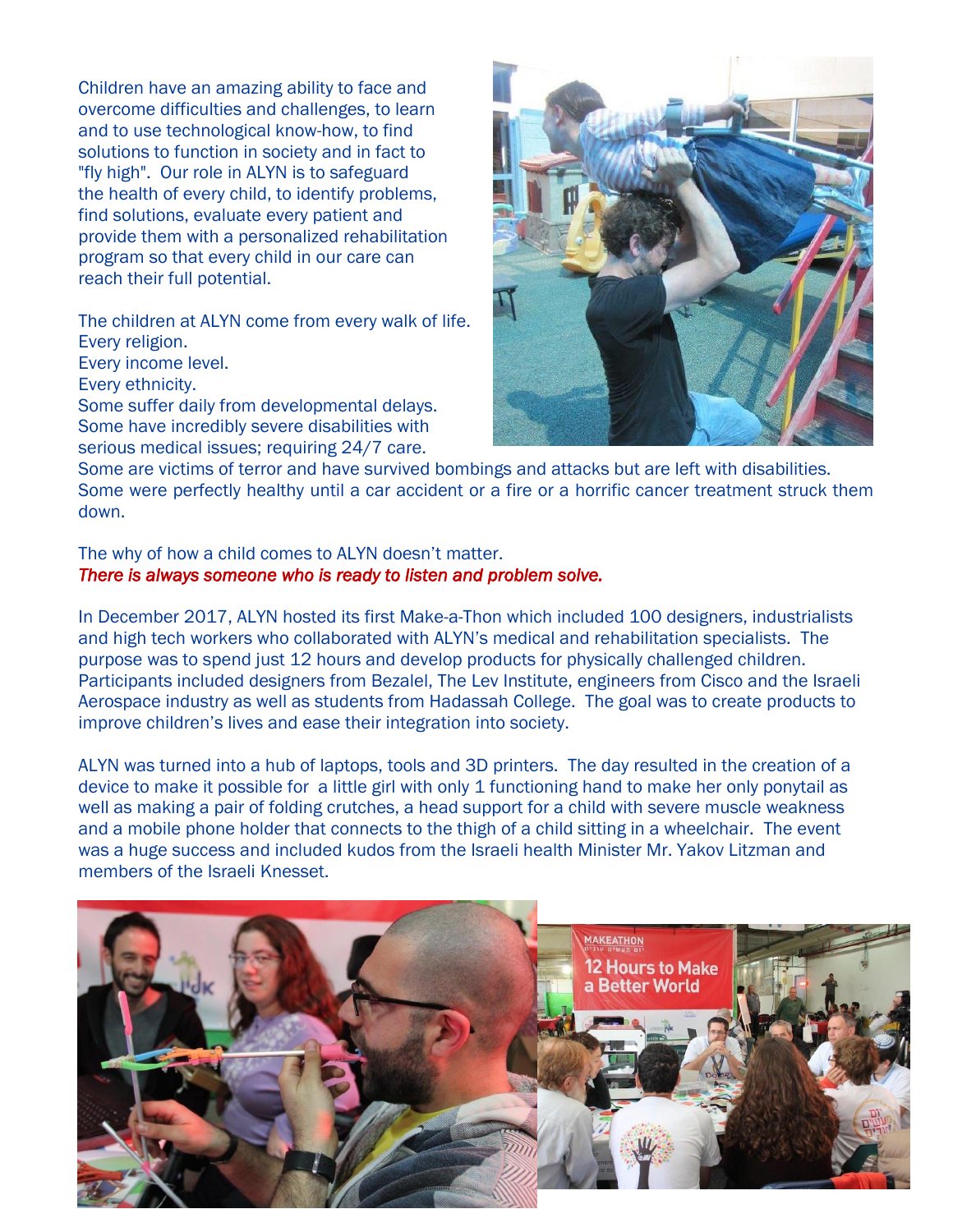ALYN is no stranger to excellence. We were awarded the MIDOT Non- Profit Organization Award of Excellence. Midot carries out in-depth research into non-profit organizations in accordance with numerous criteria and only a few such organizations receive this recognition. Receiving this award for excellence reflects an objective picture of excellence in management and the effective utilization of the donations which ALYN Hospital receives for the benefit of the children who are being rehabilitated here.

The even more meaningful praise comes from the parents whose children's lives are changed at ALYN:

*"Some may call you doctors, nurses, therapists, administrators, secretaries, clowns, dietitians, public relations staff, social workers and maintenance. But we see you as living angels helping to make the holistic healing process take place – mending and shaping limbs, bodies and the mind. We will never forget this experience. How could we? You poured your hearts and souls into this healing process, never once showing difference because of race, religion or color. We had a chance to engage some of you personally, but all whom we saw exemplified the warmth and radiance which we felt every day. THANK YOU ALYN!"*

Our staff's experience is so broad and coupled with the world renowned Israeli innovation spirit, the establishment of **ALYNnovation** would empower us to become a valuable source of knowledge – benefitting not only all the ALYN children but children all over the world. We are uniquely positioned to develop solutions to practical problems because we interact daily in a multi-disciplinary approach. At ALYN it is all about the team. Physiotherapists assist Occupational Therapists and Psychologists work with Speech Therapists. Physicians, nurses and educators all work together to solve problems as part of the vision of the hospital.

ALYN's professionals have drawers full of potential innovations - from aids that will help children participate in sports to solutions for better communications. These innovations have the potential to change the lives of children with special needs. And for every idea sitting in a drawer are a dozen more that have not been developed because we have not had a structured framework and dedicated resources to make this happen. ALYNnovation is the natural next frontier for ALYN to explore.

The goals of the project include:

- Encouraging and guiding ALYN professionals to research and develop ideas, aides, devices and other solutions which provide solutions to specific needs of children with disability
- Create the space and means for inter-disciplinary teams to think, build and experiment
- Build prototypes and provide a beta site research center for feasibility assessments
- Provide a repository for intellectual property, including possible patenting and copywriting
- Maintain a Technology Transfer and Liaison Office
- Provide an open-source library for those developments which will be provided free of charge for the benefit of children world-wide

The requirements of the project are:

- A state-of-the art Bio-Mechanical Development Lab including 3D laser printer, laser cutter, computers and software
- A complete update of the 20+ year old equipment currently used
- A top notch Research and Development Coordinator who can be the team captain for this exciting endeavor
- Funds so that all trials and testing for new ideas are underwritten without delay
- A segregated and restricted Endowment Fund to insure the resources are available to research and develop products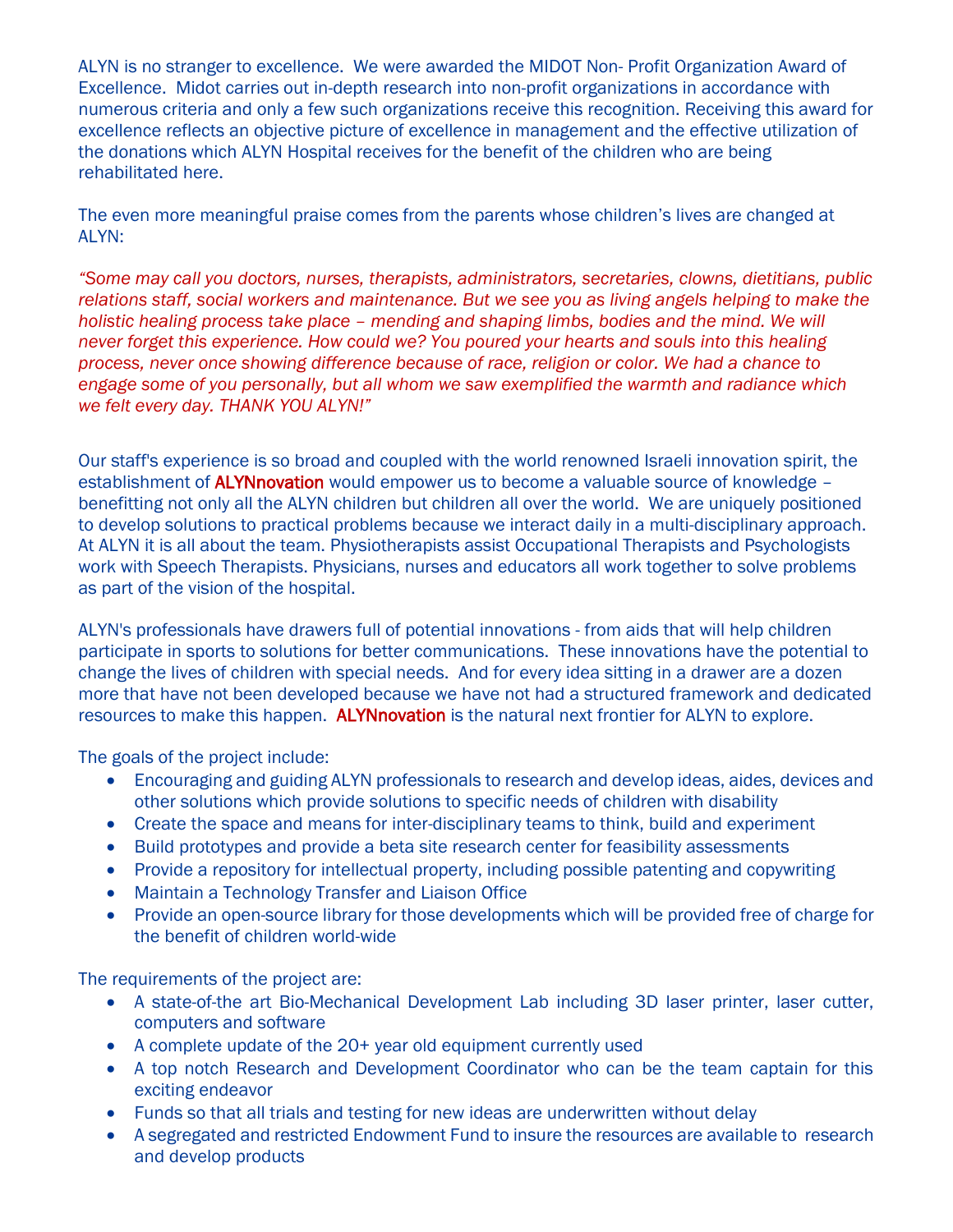"O*ut of Zion shall go forth the law . . . "* כִּ י מִּ צִּ ּיוֹן תֵּ צֵּ א תוֹרָ ה . . .

*Isaiah, 2:3*



A sacred space at ALYN Hospital where technology and rehabilitation converge. A living laboratory with the potential to transform the world of pediatric rehabilitation; benefitting children around the world.

> ". . . From Jerusalem shall come the Lord and assistive technology" . . . ּודְ בַ ר-יְהוָ ה מִּ ירּושָ לִָּ ם וטכנולוגיה מסייעת

*Dr. Maurit Beeri, Director General, ALYN Hospital*



*The only missing piece of the project are the generous friends who will open their hearts to insure the future of ALYNnovation.*